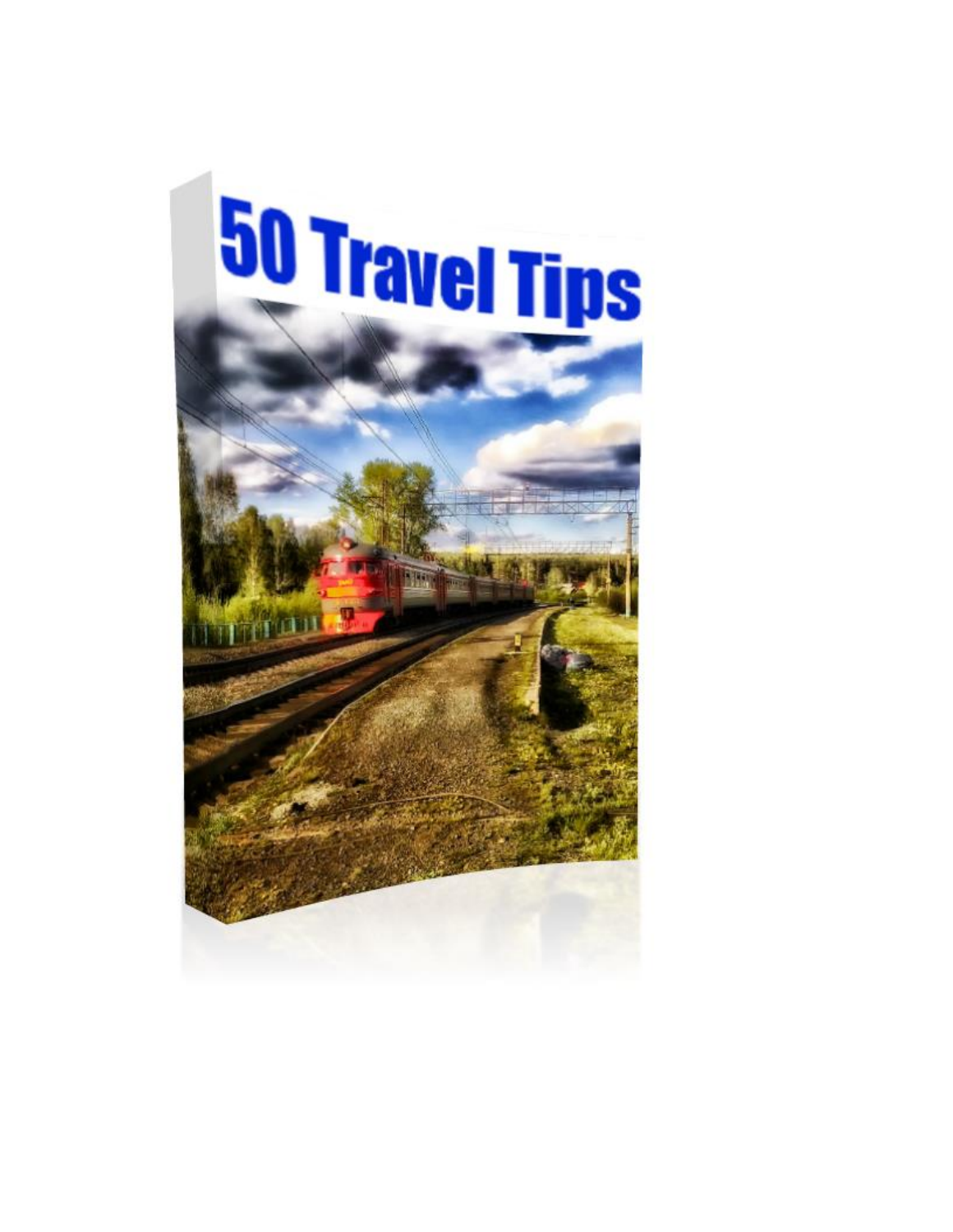# 1. Do your research.

If you are traveling to any place for the first time, then you should do your research on the subject. You should gather information about the country's culture, learn more about their language, check out the prices of products, and more. By getting valuable data about your destination, you can ensure you have a glorious trip if it would be for business or pleasure.

2. Do not book at the last minute.

last minute booking can happen if you are traveling on business. However, if it is a holiday with your family, then you should book early. [Booking a trip](https://clnk.in/j0gD) ahead of time means not only save more money but also means that you are able to plan well.

3. When to **book flight**.

Flights are always more affordable when you [book](https://linksredirect.com/?cid=66618&source=linkkit&url=https%3A%2F%2Fwww.makemytrip.com%2Fflights) it months before you travel. However, you can also save more money, if you schedule your vacation during off season. Research more about your destination, so that you would know when is the best time to visit it, in terms of affordability.

4. Tell your friends and relatives.

Before you travel, you should inform your friends and relatives about it. This way, they can give you a better idea of the place you are visiting. Aside from that, they know where or how to get in contact with you, just in case of emergency.

5. Know the necessary requirements for your destination.

If you visiting a country, they may require a passport, while others also require a visa. It is best that you know the needs of your destination about this, so you can prepare in advance. Keep in mind that these documents may take some time to acquire or renew.

6. Get vaccinated in time.

There are some countries that lead to vaccinated for certain diseases, before granting access to their land. Therefore, it is best that you learn more about them,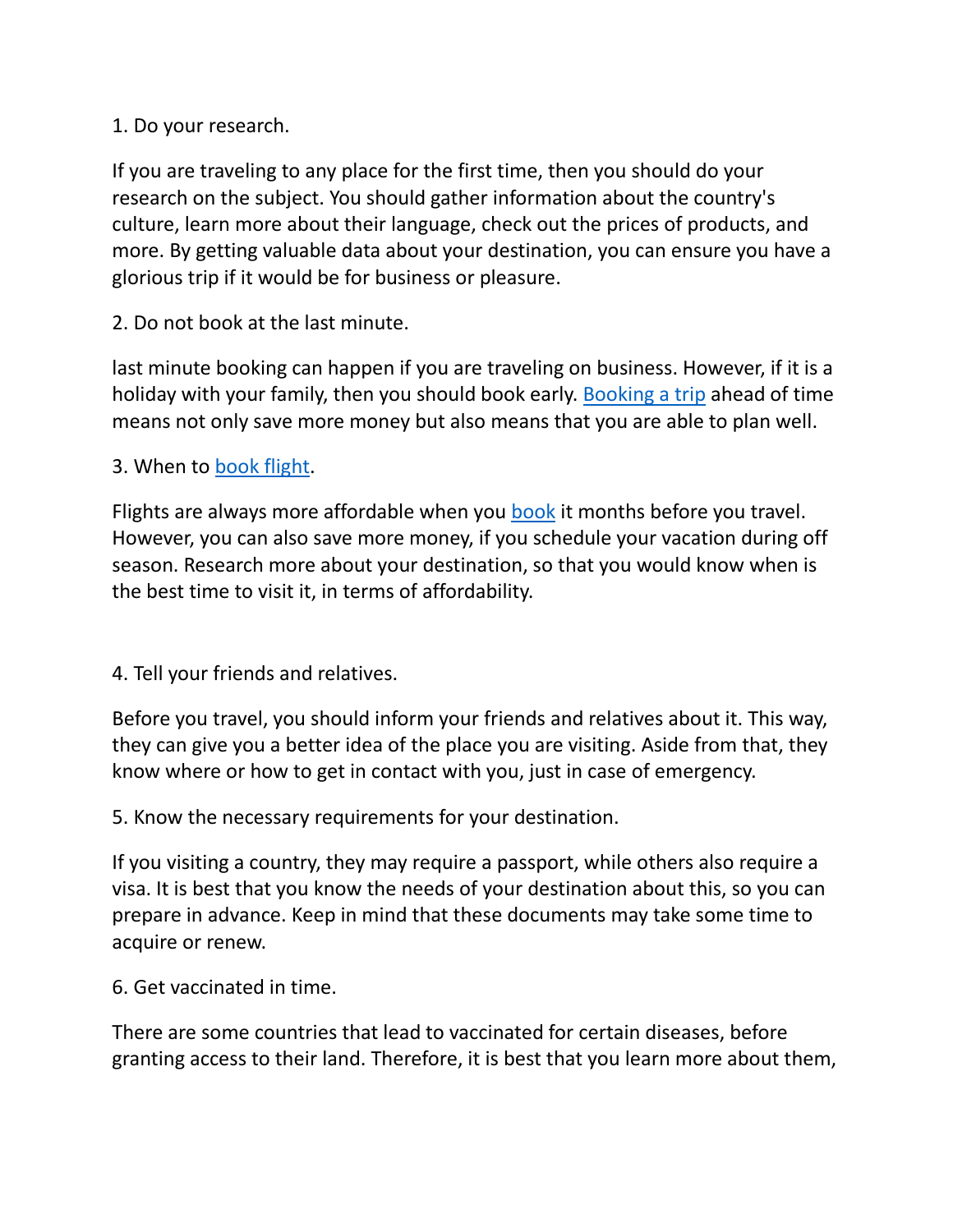so you can make the necessary preparations. Get your shots weeks or months before the date of travel, so that you will not have to run.

7. Don't forget to inform [your banks](https://clnk.in/j0hd) about your travel plans.

Telling your banks about your travel plans can prevent you from experiencing something inconvenient when it comes to using you credit or debit cards in a foreign land. This is because, some banks may put a fraud hold on your cards, once they realize that the cards are used overseas. By informing them where you would go, they can put a note on your account, so that you can continue using your cards, without hassles.

8. Bring a small notebook that fits into your pocket.

Carry a small notebook can come handy when it comes to travel. With a small notebook or notebook, you can easily note of the important things to remember along the way. You want to make sure it fits your pocket, so you will not have to hold it in your hands all the time.

9. Don't forget the numbers.

When you travel, there are plenty of important numbers you want to take note. Some of which would be their itinerary confirmation number, your flight number, the number of hotel room, the number of [flight](https://linksredirect.com/?cid=66618&source=linkkit&url=https%3A%2F%2Fwww.makemytrip.com%2Fflights) seats and lots of phone numbers you might need. to write everything in a notebook or piece of paper that can fit in your pocket, so you can refer to it easily. Be ready for non-working mobile.

10. Bring a carry-on bag with you.

It is better if you can take a small handbag with you during the trip. In doing this, you actually save some money when it comes to baggage fees. Other than that, you can offer an easier way to keep track of your important documents and other important things, putting them in your hand luggage.

11. Don't forget your computer files.

If you have a lot of important files on your computer, then you should back them before leaving. In this way, you would not be risking losing them while you are traveling. Make sure though that you keep your backup in a safe place, so that no one would be able to access them.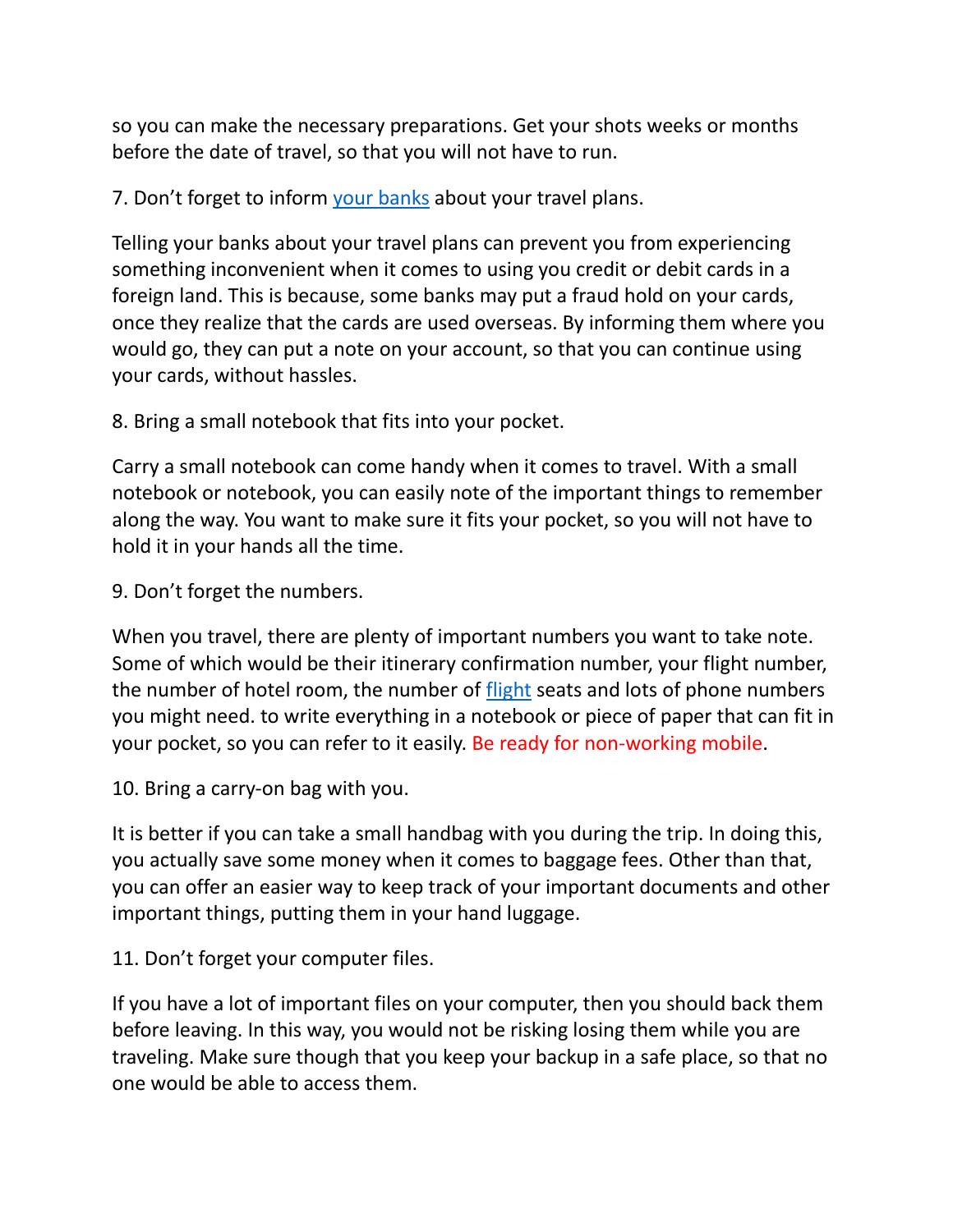12. Access blogs and sites about traveling.

More access web pages on travel can provide more benefits, especially when it comes to enjoying your trip. Many of these websites provide important information about certain places you can visit during your visit to a particular country. With this, you would be able to plan your trip better knowing what places to go and places to visit to enjoy sumptuous meals.

13. Sign up with frequent flyer points.

if you are a frequent traveller or not, until the signing of bills frequent flyer points can provide a lot of advantages. The more points you would be able to accumulate more money you may be able to save on their future travel plans. Just make sure that your account is properly updated with frequent flyer points, so you can take advantage of it soon.

14. Never forget checking the expiry date of your passport.

it is better if it is found that at the least a couple of weeks before you travel, so you still have enough time to renew it just in case. Other than that, keep in mind that some countries may require a minimum of 6 months left on your passport before it expires in order to allow the visit.

# 15. Shop around.

When it comes to book your flights, do not buy that you find yourself immediately. Shop around first, until you can find the best deals. Note that there are plenty of travel sites to book their flights to depart; and which they are in constant competition against each other, which means they are doing everything possible to get excellent deals.

#### 16. Selecting your seats.

Selecting your [flight,](https://linksredirect.com/?cid=66618&source=linkkit&url=https%3A%2F%2Fwww.makemytrip.com%2Fflights) train or bus seats can actually be done days before your actual travel date . Although this may depend on the type of operator you are booking it from, most of them offer seat selection online. Therefore, instead of waiting for the day to take the flight, select your favourite seats online ahead of time, so that you would have utmost comfort in traveling.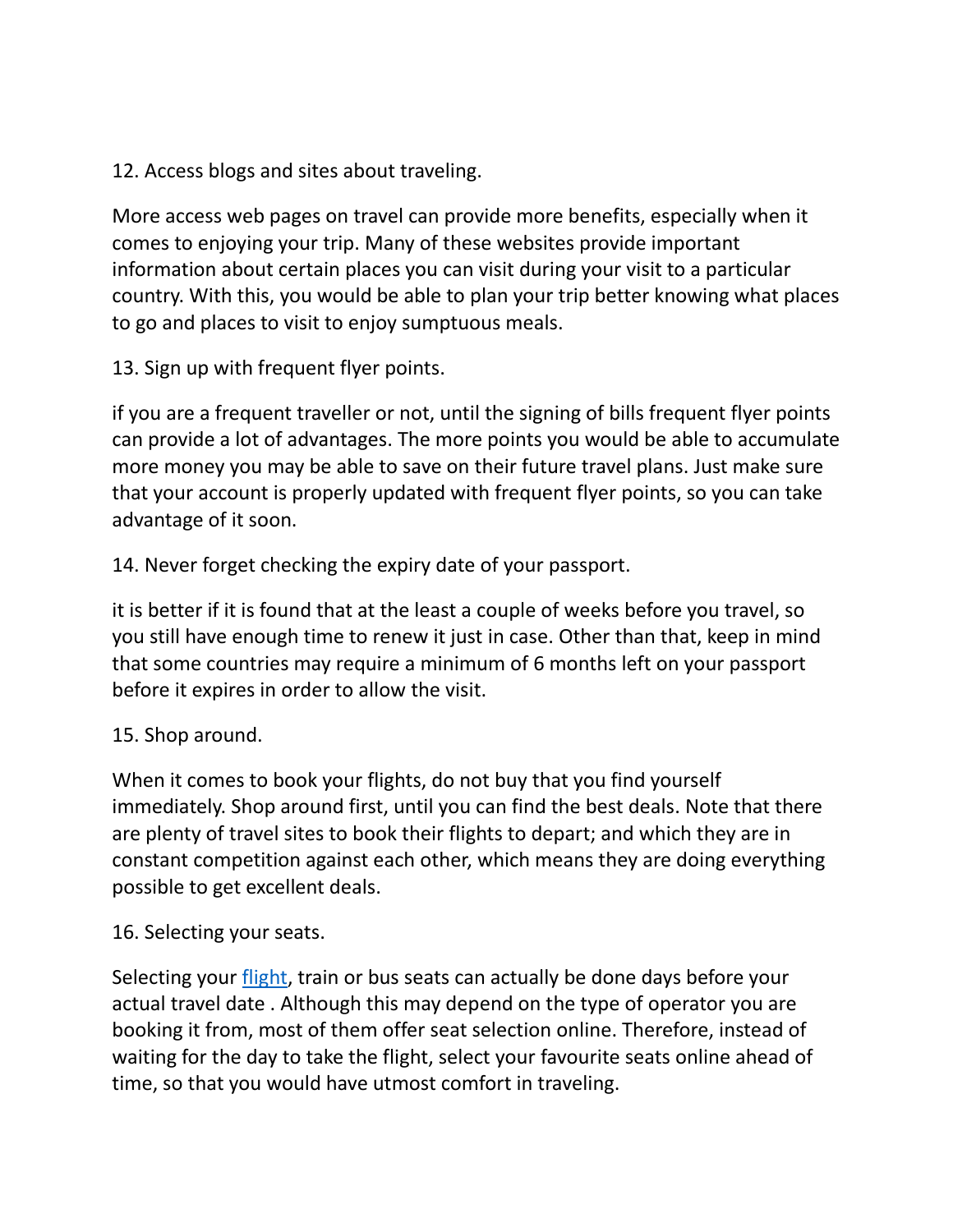## 17. Double check the website.

If this is the first time booking online, or on a particular website, do not forget to re-check whether it is really a legitimate site to buy a ticket. One way is to see if the web address begins with ["https: //"](https://linksredirect.com/?cid=66618&source=linkkit&url=https%3A%2F%2Fwww.makemytrip.com%2Fflights) which basically means it is safe. Other than that, you should also look at the comments on the matter.

### 18. [Booking online.](https://linksredirect.com/?cid=66618&source=linkkit&url=https%3A%2F%2Fwww.makemytrip.com%2Fflights)

If you have hard copy of tickets, it would be better but once you book online, we have ticket on SMS and Mail.

### 19. Print your itinerary.

If you booked your flights through the internet, do not forget to print out your itinerary confirmation for it. If you don't have a printer at your house, you can simply email the confirmation page to your own email address and print it out someplace else. Bring the printed copy of your itinerary, so that you can simply show it to the attendants.

## 20. Booking through a travel agency.

If you are more comfortable in booking through a travel agency than online, then make sure to check the price difference before making the payment. Aside from that, don't forget to tell the agent about what you want to have on your trip, so that he can setup an itinerary that would suit you best. Moreover, make sure to ask necessary questions to the agent, since they are usually very familiar about certain vacation spots.

# 21. Wear comfortable clothing.

Going overseas usually involves very long [flights](https://linksredirect.com/?cid=66618&source=linkkit&url=https%3A%2F%2Fwww.makemytrip.com%2Fflights), which is why it is a good idea to wear comfortable clothing. Aside from that, you should also bring a jacket so that you won't feel cold. Moreover, for women, it is best to wear flat shoes, so that you won't have difficulties in boarding and getting off the aircraft.

# 22. Be positive, but be ready about the negatives.

Although it is best to think of positive things in transport, in order to maximize the benefits from it, you should still be prepared for some hiccups. Some of which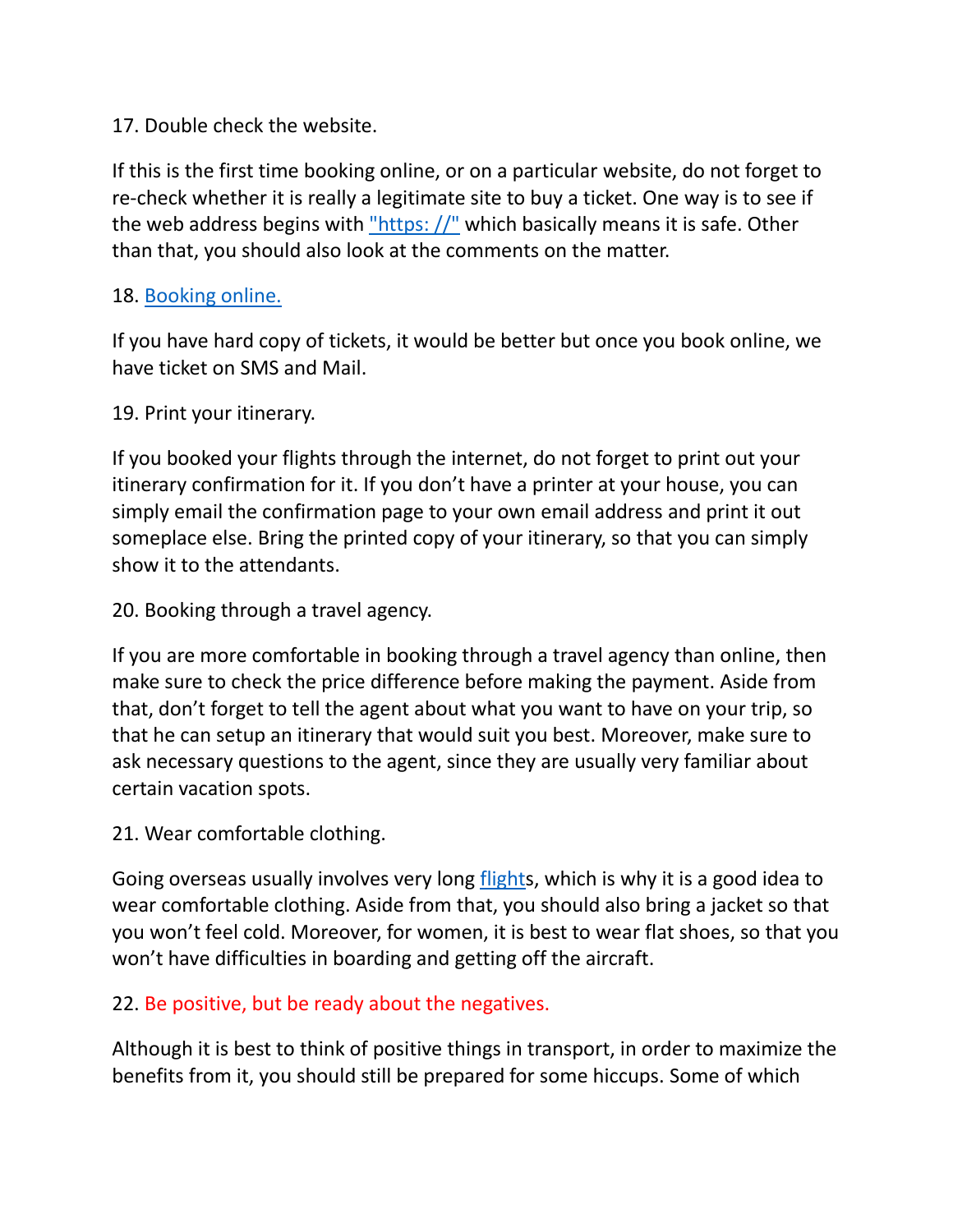may include [flight](https://clnk.in/j0gM) delays, sick, lost, and such. Therefore, you should always carry cash in small amounts, flash lights, medicines and cell phone.

23. Convert your money into the currency of the country you are visiting.

Days or weeks before you take your trip, it is a good idea to convert some of your money into the currency of the country you are visiting. This way, you won't get stuck with no local money to pay for the first few expenses you would make after arriving. One example of the expense you may incur is paying the taxi cab on your way to the hotel.

24. Don't put all your eggs in one basket.

In traveling to a country that you are not very familiar with, it is best not to keep all your money in one location. This way, just in case you get unlucky and become a victim of a pickpocket, then it wouldn't hurt so much. Aside from that, make sure not to show too much money in public, since you might become the next target for thieves.

25. The number of nights to stay at a [hotel.](https://clnk.in/j0gD)

If you are not very sure about the **hotel** that you are booking, then you should not book it for more than two nights, even if your trip runs for 5 days. This way, you are assured that you have a place to stay for the first 2 nights in the country. Aside from that, if you don't like the accommodation, then you will have enough time to find another one.

26. Talking with strangers.

When you travel, if you go for a business trip or not, you may find yourself chatting with the passenger next to him on the plane or at the airport. Although this is not a bad practice, you should be cautious when it comes to the information Giveaway. Be sure not to tell the other person all your plans or where you are, and another may be listening to take advantage of it.

# 27. [Booking a hotel.](https://linksredirect.com/?cid=66618&source=linkkit&url=https%3A%2F%2Fwww.makemytrip.com%2Fhotels%2F)

Booking for your hotel accommodations can now be done through the internet. One of the best things about it is that, there are several websites, which can offer you fabulous hotel deals. Some of them are [Cleartrip](https://linksredirect.com/?cid=66618&source=linkkit&url=https%3A%2F%2Fwww.cleartrip.com%2F) , [Makemytrip](https://clnk.in/j0gC) .Aside from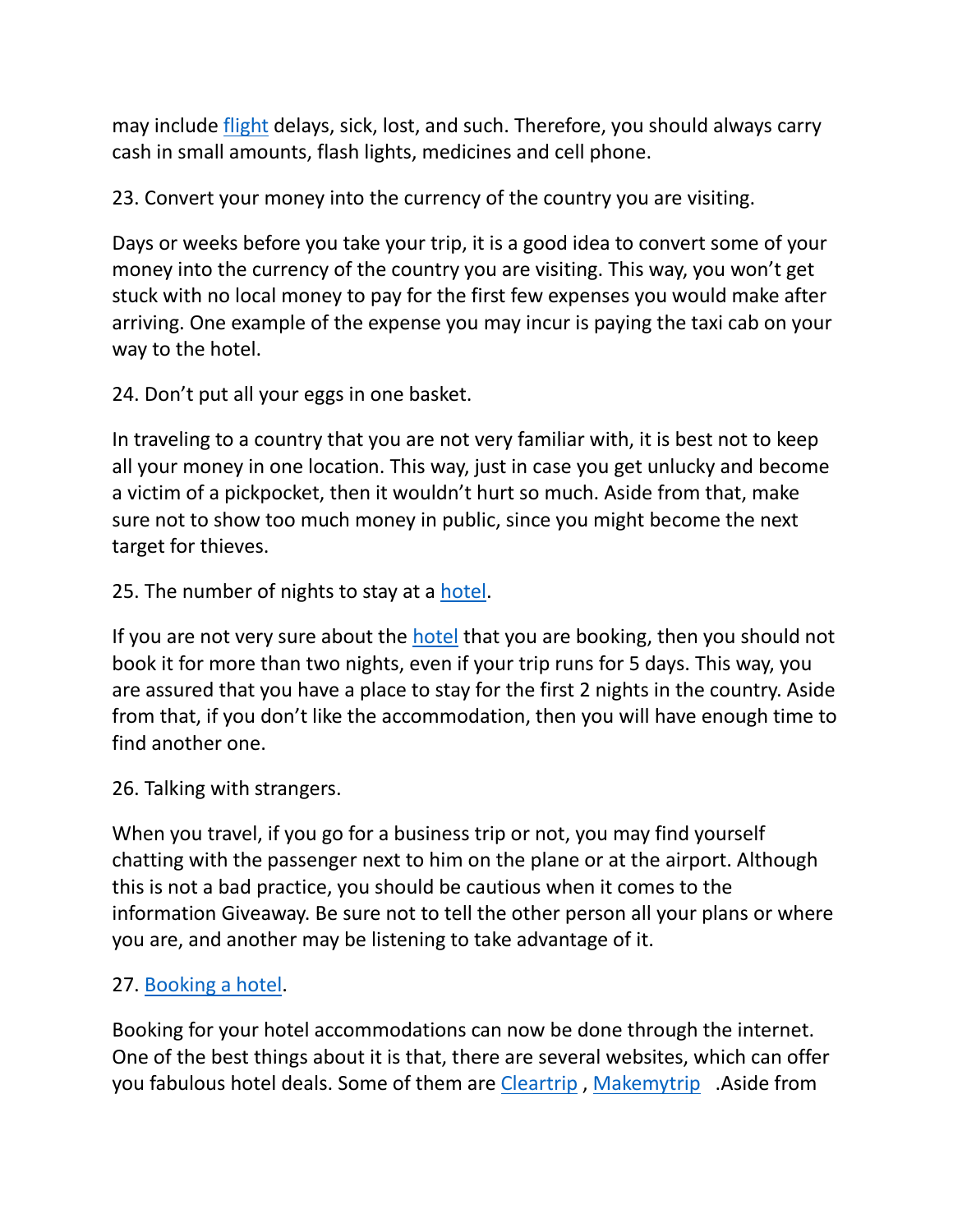that, they usually showcase pictures of the accommodations, as well as testimonies that can all help you choose the best one for you.

28. Be mindful of the location.

When you [book a hotel,](https://linksredirect.com/?cid=66618&source=linkkit&url=https%3A%2F%2Fwww.makemytrip.com%2Fhotels%2F) don't just base it on the prices of its rooms or the beauty of its pictures. You should also be mindful of its location. Make sure that it is quite near to places that you are interested in. Aside from that, it should also be near to a restaurant, an ATM machine, convenience store, and a pharmacy.

### 29. Always pack light.

No matter how short or long your vacation would be, it is always best to pack light. Carry only the necessary number of shirts and pants, and simply wash them in case you need. Just focus on the most important things for, anyway, most of the items you may need later can be purchased at your destination.

30. Make a list of things to bring.

Just a week before the start of the journey must come to a packing list. Make a list from the beginning possible help to ensure that you do not forget anything, because you can always add more into it, every time I think of other items to carry. Consult your list from time to time, so you can ensure that you are able to list all the things you need.

#### 31. Rolling your clothes.

When it comes to packing your clothes, it's always better to roll rather than fold. This is due to roll their shirts and pants prevent too many wrinkles. Therefore, it is given the assurance that you would be able to maximize your luggage space.

32. There is no need to carry large amounts of cash.

When you travel, there is really no need for you to carry large amounts of cash. Most countries these days actually have ATMs everywhere, that make it more convenient for you to get the money you need. Just be sure to bring your ATM card, so you can make a withdrawal at any time you need.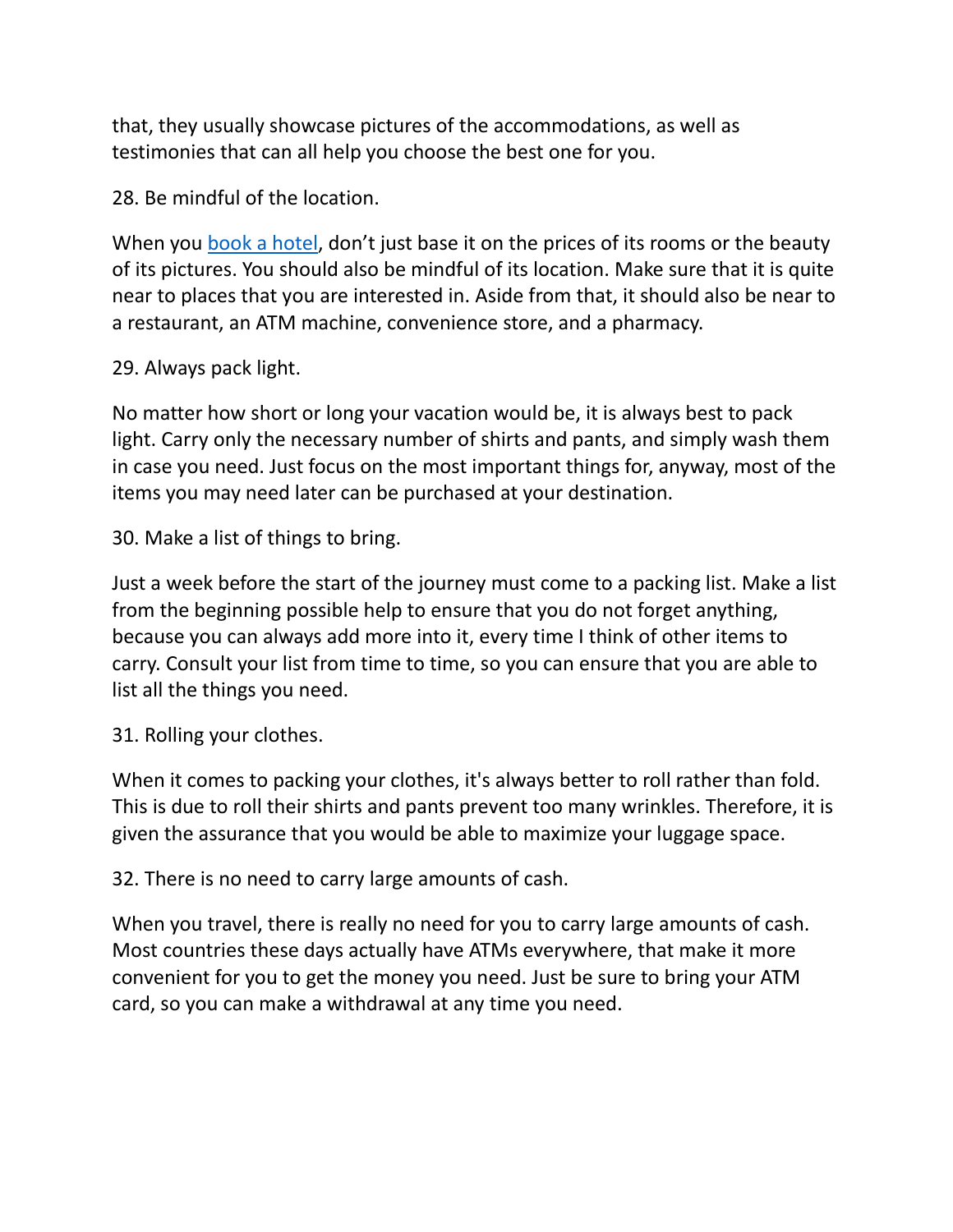33. Bring your own snacks.

Before finalizing your decision about a particular flight, check if a meal is offered during the flight or not. If the flight does not offer it, then you should bring your own food, like a sandwich. In doing this, you would be able to prevent yourself from paying exorbitant prices for meals offered on board.

34. [Book a whole package](https://linksredirect.com/?cid=66618&source=linkkit&url=https%3A%2F%2Fwww.makemytrip.com%2Fhotels%2F) instead of booking them separately.

If you want to take advantage of big discounts, then you should book a whole package. Booking a complete package that offers an opportunity to get the best deals. This is because, most online travel sites offer more discounts on book flights, [hotel](https://clnk.in/j0gD) accommodations and car together, rather than separately.

35. Being in a country for a shorter period of time.

If you are planning to be in a particular country for only a short period of time, then you should avoid foods that are not very familiar. You should also stay away from drinks that you can get to feel sick. This is because, may not have time to recover from it before having to take a trip home go.

36. Learn more about the local cuisine before visiting a certain country.

Before making a trip to a foreign country, you should learn more about their local food. In this way, you would be able to determine what types of local foods to be tested. Note that a trip to a foreign country will not be complete without sampling local specialties.

37. Bring your antihistamines.

If you are allergic to certain things, then you do not forget to bring your own medication for it. Although you can probably buy antihistamines at local pharmacies, it's even better if you can bring your own. The reason for this is that, which may take some time to get to the pharmacy. Therefore, if you have your own medicine, you would be able to get relief from your allergies before.

38. Don't leave your wallet and important documents at your hotel room.

Although you are booking a five-star hotel, you can never be too sure of their staff who are tasked to clean your room. Note that in most cases, the cleaning staff cleaned the room when you are not around. Although most of them are honest,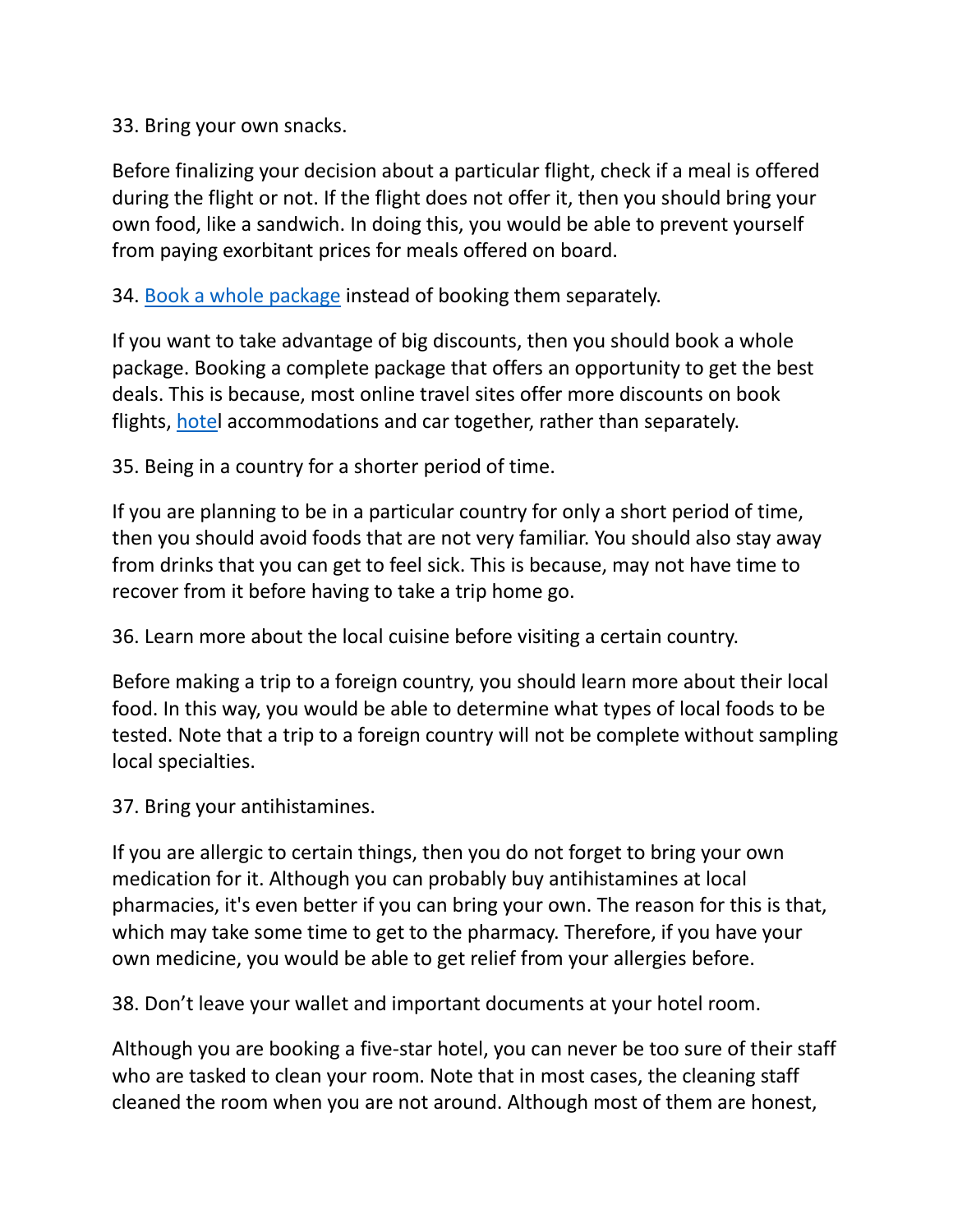you can decrease your chances of making something bad, reducing the minimum temptation, and do not leave your wallet to see.

39. Checking out hotel pictures online.

It is always better if you can book a hotel online, showing pictures of their rooms, meeting rooms, swimming pools, and more. By controlling the photographs of the hotel, which would be able to better decide if you really want accommodation or not. Other than that, it can also help you select the room that suit you best.

40. Transferring to another hotel.

If you are not satisfied with the current accommodation in a hotel if you stay in, you can always transfer to another, as long as you have not booked for the whole week. However, this may also depend on the policy of the hotel. Therefore, you should correctly read their terms and conditions before booking the room, so you can still make some changes at the last minute.

41. If you are not too sure about the hotel staff.

If you do not feel too sure about the hotel staff or cleaning staff, then you should make your room appear occupied when you leave it. This basically means that leave the air conditioning, TV and lights on even when you are not. Thus, people who enter might think that you are around and hesitate to do something bad.

42. Take note of the hotel details on your phone.

It is very important that you take note of the details of the hotel, especially if you are in an unfamiliar city. Some of the details you want to include would be your name, address and telephone number. In doing this, you would be able to find your way back if they are lost.

43.Do not forget to confirm your [hotel](https://linksredirect.com/?cid=66618&source=linkkit&url=https%3A%2F%2Fwww.fabhotels.com%2F) reservation a day before leaving.

Keep in mind that even if you booked your hotel reservation online, and having a confirmation number for it, there is still a small chance that was overlooked. To ensure that you really have a place to stay at your destination, you should call the hotel one day before traveling. This way, you can not only confirm your reservation, but also ensure that you will have the kind of room that you really want.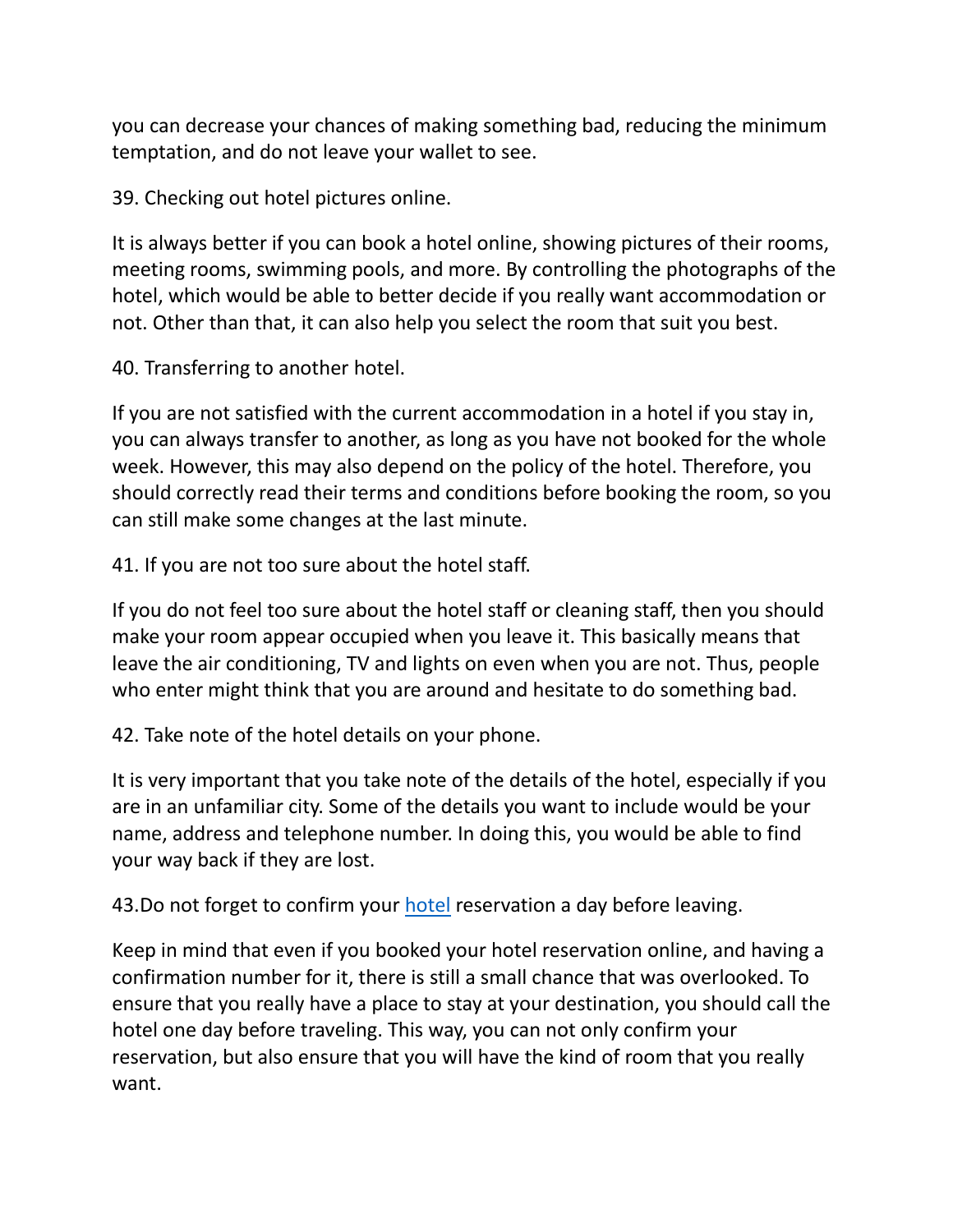44. [Booking a car](https://clnk.in/j0gE) together with a hotel.

When you want to be able to drive around the city you are visiting, then you may want to [book a car](https://clnk.in/j0gE) along with your hotel. Make sure if the hotel can offer you a designated parking space for your rental vehicle. This way, you can be sure that it is safe, and you will not have to spend much time in finding a place to park.

45. Accessing important documents anywhere.

You never know when you have a need to have access to important documents such as passports, itinerary confirmations or visas. Therefore, it is better if you can access them anywhere you want. To achieve this, all you really need to do is scan, save them on your computer and send it to your own email address.

46. Taking pictures of people.

Before you take pictures of a couple or individuals certain, never forget to ask them permission. Therefore, if you are visiting a foreign country, then you have to know a little of their language. Other than that, when permission is requested, do not forget to smile and show your camera, so that they can understand better.

47. Bring your own first aid kit.

You bring your own first aid kit is vital, especially if traveling with children. You must ensure that your first aid kit contains all the medicines you need, which may not be available in the country you are visiting. If some family members have allergies or asthma are, then do not forget to take anti allergies, and inhalers.

48. Respect other countries culture and customs.

If you want to be respected by the people as a traveller, then you must respect the customs and culture of their countries. To do this, you have to see what you and your colleagues are doing and saying, especially when it is outdoors. Other than that, you should also do your research on the culture and customs of the country in advance.

49. Bring your checklist to your destination.